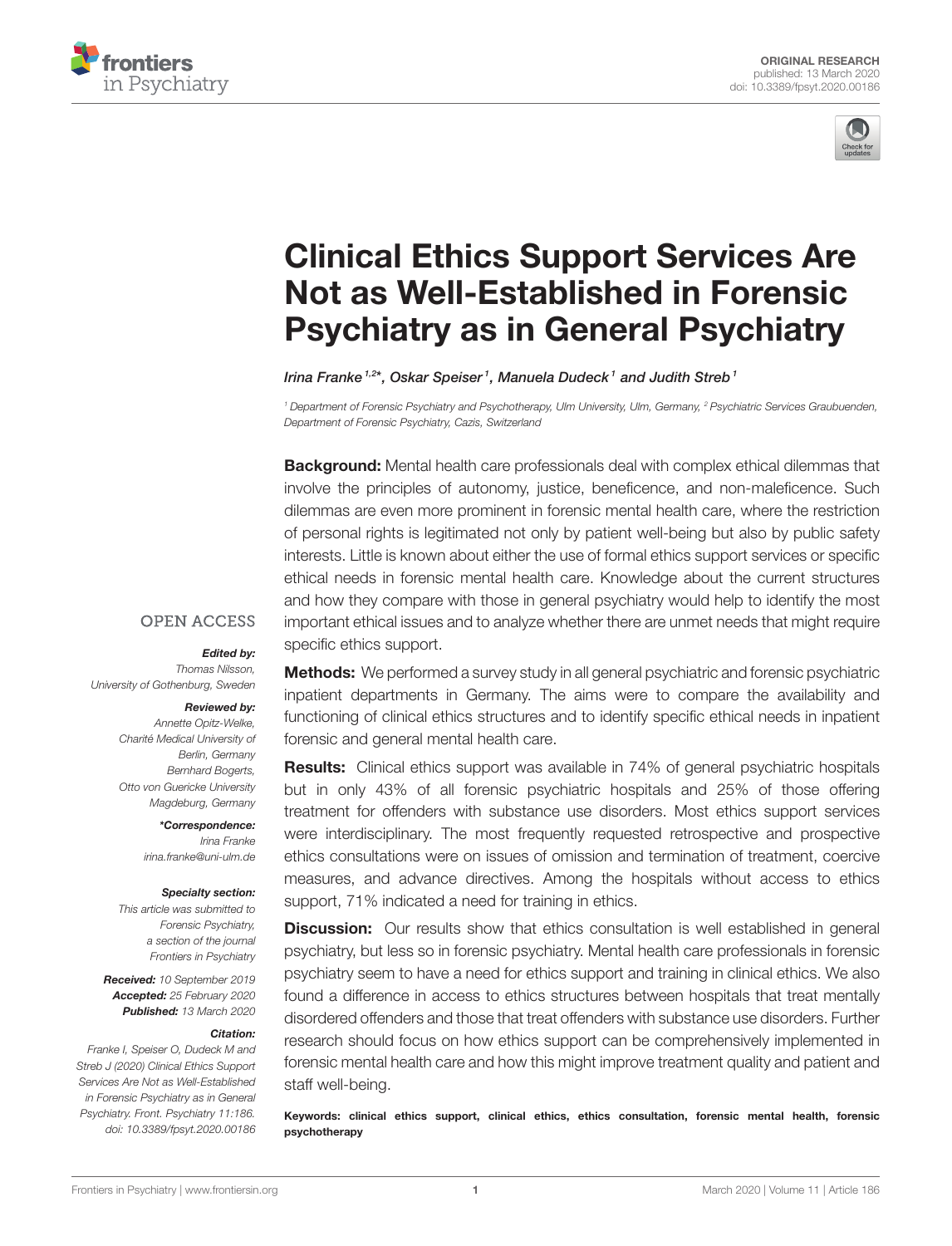# INTRODUCTION

In the past two decades, the four normative principles of clinical ethics put forward by Beauchamp and Childress [\(1\)](#page-7-0) have become the most important guideline for ethical decision making in health care. According to those principles, all health care professionals have a duty to promote patient autonomy, avoid harm (non-maleficence), do what is best for the patient (beneficence), and respect applicable laws and people's rights and distribute resources fairly (justice). Every therapeutic decision including to terminate treatment—is supposed to be based on the patient's wishes and informed consent. Although Beauchamp and Childress stated that the four principles do not follow a hierarchical order and that none of them should be seen as a normative absolutism [\(1\)](#page-7-0), the question whether, for example, the patient's right to decide autonomously outweighs the right to physical and mental integrity in the context of coercive treatment interventions is still a matter of discussion, especially in psychiatry. The underlying ethical dilemmas tend to be even more complex in forensic mental health care, where the infliction of harm by third parties or the adverse effects of substandard living conditions have to be taken into account [\(2\)](#page-7-1). Ethical decision making in clinical practice is challenging because mental health professionals are rarely given training in how to apply ethical guidelines in individual cases. Moreover, most of the ethics standards in general psychiatry and psychology [for example [\(3,](#page-7-2) [4\)](#page-7-3)] do not cover the specific ethical conflicts that arise in forensic psychiatry and psychotherapy.

In several other fields of medicine, clinical ethics support (CES) has become a valuable and effective tool for solving such ethical dilemmas and reflecting therapeutic decisions. CES-teams offer ethics consultations, training programs, and guidelines that are supposed to provide guidance for clinicians on decision making in complex clinical situations. Ethics consultation is defined as "a service provided by an individual consultant, team, or committee to address the ethical issues involved in a specific clinical case. Its central purpose is to improve the process and outcomes of patients' care by helping to identify, analyze, and resolve ethical problems" [\(5\)](#page-7-4). Such consultations can be requested by professionals who are involved in a patient's treatment and by the patient and relatives. The decision-making process does not aim to come to a majority decision, but to find a consensus that can be accepted by all involved persons. It should further consider the legal framework of treatment and current scientific standards. CES teams should offer regular meetings and education for patients, relatives, and the general public to improve the awareness of and competence in dealing with ethical issues. Special curricula have been developed to train clinical ethics consultants in the required competences [see, for example, [\(6\)](#page-7-5)]. In Germany, the number of hospitals offering clinical ethics consultation has steadily increased in the last two decades [\(7\)](#page-7-6). In psychiatry, however, structured ethics consultation has developed at a slower rate than in other medical disciplines, but it is considered to be relevant and helpful for moral case deliberation and an unprejudiced decision-making process [\(8–](#page-7-7) [10\)](#page-7-8). A study on clinical ethics consultations in Norway showed that 144 of 775 cases between 2003 and 2012 related to mental health and addiction treatment cases; among the most prominent ethical dilemmas were confidentiality and information (33 cases), drug dependency (27 cases), formal and informal coercion (23 cases), and competence to consent and patient autonomy (16 cases) [\(11\)](#page-7-9).

Ethical case reflection has to take into account the legal framework of treatment decisions, especially concerning preconditions for admission and coercive measures. In Germany, admission to forensic psychiatric inpatient treatment is based on Sections 63 and 64 of the criminal code. Detention according to Section 63 requires diminished or no criminal responsibility resulting from a diagnosis of a severe mental disorder (e.g., schizophrenia, intellectual disability, severe personality disorder). In contrast to several other European countries, in Germany the duration of detention is not limited by law; however, the longer the detention lasts, the more relevant considerations of proportionality, i.e., the risk of severe re-offending against the right to freedom, become [\(12\)](#page-7-10). Patients detained according to Section 64 have a substance use disorder (often with comorbid personality disorder), which rarely affects criminal responsibility. Detention according to Section 64 has a legally defined time limit of two years. Additionally, both the therapist and the detainee can request a court decision to terminate treatment according to Section 64 if there are no longer any realistic prospects of successful treatment. With respect to the different legal backgrounds, patients detained according to Section 63 clearly have a lot in common with general psychiatric patients and their treatment causes similar ethical conflicts, especially regarding the use of coercion. After a 2011 high court decision in which forced antipsychotic medication was declared to be a severe encroachment on the right to physical integrity, legislation had to be revised in several federal states. Subsequently, coercive medication practices became more restrictive. In the meantime, there is some evidence that this change not only led to an increase in the use of physical restraint and seclusion, but also to a deterioration of the atmosphere on wards and more violent conflicts in forensic-psychiatric hospitals [\(13\)](#page-7-11).

Even though in its 2017 consensus statement on standards in forensic mental health care in Germany an interdisciplinary expert group emphasized that the four normative principles autonomy, non-maleficence, beneficence, and justice must be the basis of any therapeutic decision [\(14\)](#page-7-12), little is known about clinical ethics and the role of CES in forensic mental health care in Germany. Gather et al. [\(15\)](#page-7-13) found that in the federal state of North Rhine-Westphalia, only 29% of all forensic psychiatric hospitals had some kind of CES, whereas 90% of general psychiatric hospitals offered such services.

This survey study aimed to provide insight into the current state of CES in German forensic and general psychiatric inpatient treatment. To do so, it examined the availability, organizational structures, resources, institutional implementation, and prominent ethical conflicts in these two kinds of hospitals. Furthermore, as part of the study hospitals without current ethics structures were asked to express their needs for CES. The results might help to increase awareness for ethical conflicts and decision-making processes in forensic psychiatry.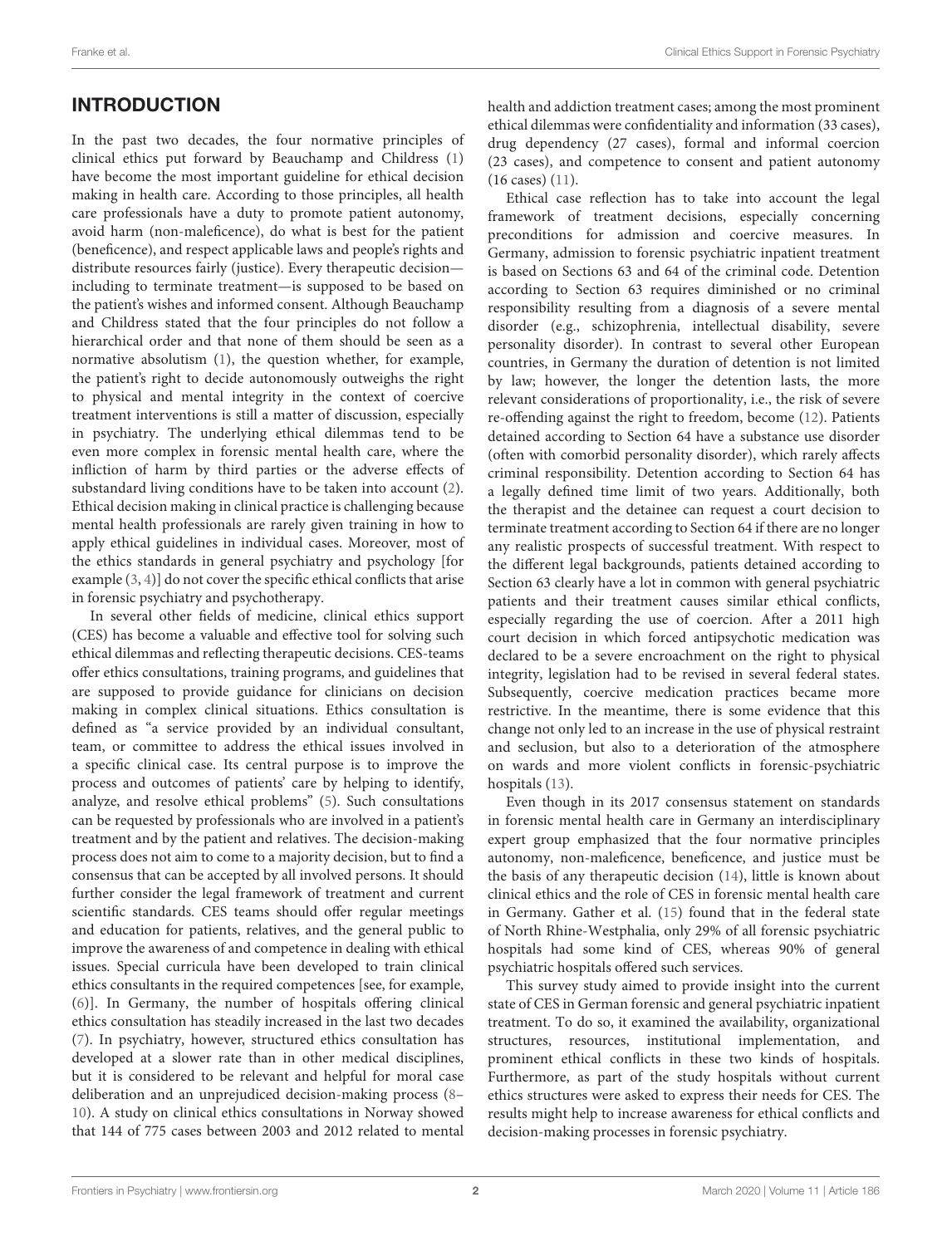# MATERIALS AND METHODS

# Procedures

We used a modified questionnaire originally developed for the assessment of clinical ethics structures in Switzerland [\(16–](#page-7-14)[18\)](#page-7-15). The main modifications were the addition of a section to assess the needs of hospitals without an established CES structure, the revision of items that mentioned specific national laws or legal terms, and the integration of features characteristic of forensic psychiatric treatment. The modified questionnaire was imported into the survey software Unipark $^\text{\textregistered}$  (QuestBack GmbH Cologne, Germany) and e-mailed to the medical directors or representatives of the 240 general psychiatric and 70 forensic psychiatric hospitals in Germany, as listed in the published registers for each district. If we were unable to find an e-mail address for a hospital, we contacted it by telephone and asked for the medical director's contact details or requested that the questionnaire be forwarded to the medical director. Because we received only 30 responses within 6 weeks, we decided to prepare a paper-pencil version of the online questionnaire, which we then sent, together with a personal cover letter, to the directors of the hospitals that had not yet responded. If we received duplicate responses (i.e., both the online and paper-pencil questionnaires), we included the questionnaire with the fewest missing responses in our analyses.

# Sample

We contacted 310 general psychiatric and forensic psychiatric hospitals by e-mail and regular mail, and 119 questionnaires were returned. Of these, three had to be excluded from further analyses because the questionnaire had been completed by outpatient treatment services. An additional five responses had to be excluded because we received both an online and a paper-pencil response. Thus, a total of 111 questionnaires (85 paper-pencil, 26 online) were available for analysis, corresponding to a response rate of 36%. The sample included 65 general psychiatric hospitals, 30 forensic psychiatric hospitals, and 16 hospitals that provide both general psychiatric and forensic psychiatric treatment. The 16 hospitals providing both forms of care were excluded from the comparative analyses between forensic and general psychiatry. The analysis of response rates according to the states in which the hospitals were located approximately matched their relative population size and indicated a representative distribution of responses. Only for Bavaria, Hesse, and Mecklenburg-Western Pomerania were the response rates slightly higher than the states' relative population size. The majority of responses were obtained from North Rhine-Westphalia (20%), Bavaria (19%), Lower Saxony (13%), Baden-Wuerttemberg (12%), and Hesse (10%).

# Assessments

All participating hospitals were asked to provide general information, e.g., bed capacity, operator, and special treatment focus. Depending on whether CES was available or not, they were then asked to complete either version A (for hospitals with CES) or version B (for those without CES). Descriptions of CES were provided on the questionnaire.

Version A comprised 29 items referring to organizational structures of CES; competence and responsibility; year of implementation; frequency of specific ethical problems/conflicts; additional unmet needs; institutional integration, including financial and human resources. To assess the issues handled by CES, we used a 4-point Likert scale ranging from  $1 (=$ never) and  $4$  (= very often). In addition, we assessed the size and professional backgrounds of the CES team; whether training and supervision were available and mandatory; the number of meetings/consultations per year; the processing time from request to recommendation; how the consultations were documented; and public perception of the CES.

Version B comprised 25 items that estimated the frequency of potential ethical problems, potential responsibilities of a CES team, preferred professional competences if CES were to be implemented, preferred time for processing a request, and training needs. As for Version A, hospitals were asked to rate these items on a 4-point Likert scale ranging from  $1$  (= never) and  $4$  (= very often).

# Statistical Analyses

Statistical analyses were performed with IBM SPSS Statistics Version 25 (2017). For categorical variables, relative frequencies were compared with the Pearson  $\chi^2$ -test. If more than 20% of the expected cell frequencies were smaller than five, the Fisher's exact test was calculated instead. Because none of the distributions met the criteria for a parametric t-test, responses on the 4 point Likert scales were compared with the Mann–Whitney U-Test. To measure effect sizes, we used Cohen's d for mean differences and Cramer's V for frequencies. Significant results were tested two sided, with an α-level of 5%. As mentioned above, the hospitals ( $n = 16$ ) that provided both general psychiatric and forensic psychiatric treatment were excluded from the comparative analyses between forensic and general psychiatry.

# RESULTS

# Availability, Organization, and Integration of CES

### Availability of CES

In total, 73 hospitals (66%) confirmed having a CES structure. The prevalence of CES was higher in general psychiatric hospitals (74%) and hospitals providing both general psychiatric and forensic psychiatric care (75%) than in forensic psychiatric hospitals (43%)  $[\chi^2_{(2)} = 9.196, p = 0.010,$  Cramer's  $V = 0.288$ , see **[Table 1](#page-3-0)**].

Furthermore, we found that 83% of the forensic psychiatric hospitals that offered treatment according to Section 63 of the German criminal code (severe mental disorder) provided CES, but only 25% of those offering treatment according to Section 64 (substance use disorders). Hospitals that provided both forms of treatment provided CES in 40% (see **[Table 2](#page-3-1)**).

Overall, the bed capacity (<100, 101–300, and >300 beds) had no influence on the availability of CES  $[\chi^2_{(2)} = 4.718]$  $p = 0.108$ , Cramer's  $V = 0.206$ . However, non-profit institutions and university hospitals were more likely to provide CES than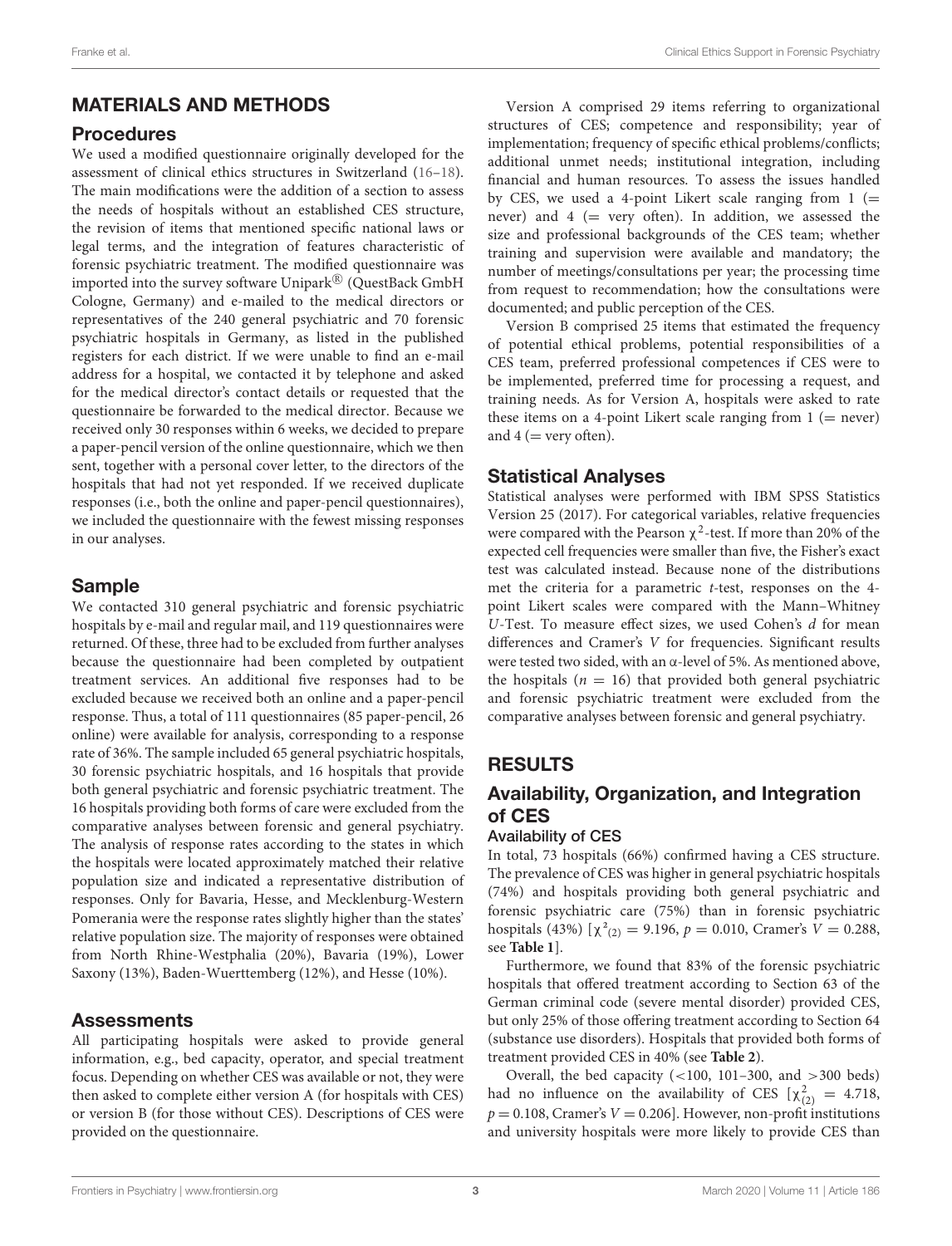<span id="page-3-0"></span>TABLE 1 | Absolute and relative frequencies of clinical ethics support (CES) according to type of hospital.

| <b>Type of hospital</b>         | <b>CES</b> available                | Total                               |                                     |
|---------------------------------|-------------------------------------|-------------------------------------|-------------------------------------|
|                                 | Yes                                 | No                                  |                                     |
|                                 | Absolute<br>(relative)<br>frequency | Absolute<br>(relative)<br>frequency | Absolute<br>(relative)<br>frequency |
| General psychiatry              | 48 (74%)                            | 17 (26%)                            | 65 (100%)                           |
| Forensic psychiatry             | 13 (43%)                            | 17 (57%)                            | 30 (100%)                           |
| General and forensic psychiatry | 12 (75%)                            | 4 (25%)                             | 16 (100%)                           |
| Total                           | 73 (66%)                            | 38 (34%)                            | 111 (100%)                          |

<span id="page-3-1"></span>TABLE 2 | Absolute and relative frequencies of clinical ethics support (CES) in forensic psychiatric hospitals according to the type of treatment provided (Section 63 of the German criminal code: involuntary treatment for severe mental disorders; Section 64: involuntary treatment for substance use disorders).

| Type of treatment provided     | <b>CES</b> available                | <b>Total</b>                        |                                     |  |
|--------------------------------|-------------------------------------|-------------------------------------|-------------------------------------|--|
|                                | Yes                                 | No                                  |                                     |  |
|                                | Absolute<br>(relative)<br>frequency | Absolute<br>(relative)<br>frequency | Absolute<br>(relative)<br>frequency |  |
| According to Section 63        | 15 (83%)                            | 3(17%)                              | 18 (100%)                           |  |
| According to Section 64        | 2(25%)                              | 6(75%)                              | 8 (100%)                            |  |
| According to Section 63 and 64 | 8 (40%)                             | 12 (60%)                            | 20 (100%)                           |  |
| Total                          | 25 (54%)                            | 21 (46%)                            | 46 (100%)                           |  |

public or private institutions  $[\chi^2_{(3)}] = 8.084$ ,  $p = 0.044$ , Cramer's  $V = 0.270$ .

### Organization of CES

The most prevalent organizational form of CES was the clinical ethics committee (78%). Among the 50 hospitals that provided the year when the CES structure was implemented, the majority (76.5%) indicated 2008 or later. CES teams consisted of a mean (SD) of 10.5 (3.47) members and met 6 (3.47) times per year. They handled an average of 10 (18.08) cases per year and could be consulted within a period of 12 h (from request to meeting) in 30% of the institutions. In 38% of the institutions, urgent issues could be handled within 24 h. No statistically significant differences were found between general psychiatric and forensic psychiatric hospitals (Fisher's exact test = 5.569,  $p = 0.232$ , Cramer's  $V = 0.290$ ).

The most prevalent professions in CES teams (valid  $n = 71$ ) were physicians (100% of cases), nursing staff (94%), and pastoral care staff (90%). External experts were employed by 72% of the institutions. In 38% of CES teams, members were required to complete subject-specific ethics training. Peer supervision was not offered or required by 76% of the CES teams. Compared with CES teams in general psychiatric hospitals, CES teams in

<span id="page-3-2"></span>TABLE 3 | Professions represented on or requested in clinical ethics support (CES) teams.

|                          | <b>Hospitals with</b><br><b>CES</b> | <b>Hospitals without</b><br><b>CES</b> |  |
|--------------------------|-------------------------------------|----------------------------------------|--|
|                          | Frequency (%)                       | Frequency (%)                          |  |
| Medicine                 | 100                                 | 100                                    |  |
| Nursing                  | 94                                  | 87                                     |  |
| Spiritual welfare        | 90                                  | 68                                     |  |
| <b>Ethics</b>            | 48                                  | 82                                     |  |
| Law                      | 41                                  | 76                                     |  |
| Psychology               | 48                                  | 53                                     |  |
| Social work              | 47                                  | 34                                     |  |
| Administration           | 44                                  | 24                                     |  |
| Intercultural competence | 4                                   | 45                                     |  |
| Philosophy               | 7                                   | 21                                     |  |

forensic psychiatric hospitals more often included social workers  $[\chi^2_{(1)} = 11.103, p = 0.001,$  Cramer's  $V = 0.434$ .

Hospitals without CES indicated that they would want to have physicians (100%), nursing staff (87%), professional ethicists (82%), and legal experts (76%) represented in CES teams. Additionally, they demanded more expertise in intercultural competence and philosophy than is available in existing CES teams (see **[Table 3](#page-3-2)**). Participating representatives in forensic psychiatric hospitals without CES indicated a need for nursing staff in CES teams less often than those in general psychiatric hospitals without CES  $[\chi^2_{(1)} = 5.862, p = 0.044,$ Cramer's  $V = 0.415$ .

### Integration of CES

We assessed the institutional integration of CES structures by asking about formal regulations and available resources. Overall, 97% of the CES structures had regulations defining their responsibility and functioning and 82% received financial resources; personnel resources were provided in 64% of the institutions. The majority of participating institutions with CES allowed active CES members (71%) to participate in ethics training respectively ethics consultation (78%) during working hours; however, staff were allowed to do so in only 37% of these hospitals (see **[Table 4](#page-4-0)**). We found no significant differences between forensic and general psychiatric hospitals. Among the participating hospitals with CES, 26% declared that they had too few resources to provide clinical ethics training to staff, whereas this was the case in 71% of the institutions without CES. We found no significant differences between general psychiatric and forensic psychiatric hospitals.

We also asked participants to indicate whether and how CES teams actively communicated with staff, patients, and relatives. Most CES structures disseminated information on ethics consultations via internal publications for staff (69%). Clinical ethics training (39%), the personal address of department directors (38%), and invitations to meetings (e.g., ethics cafés; 24%) were available less often. Only 22% of CES teams actively approached patients and their relatives, and 22%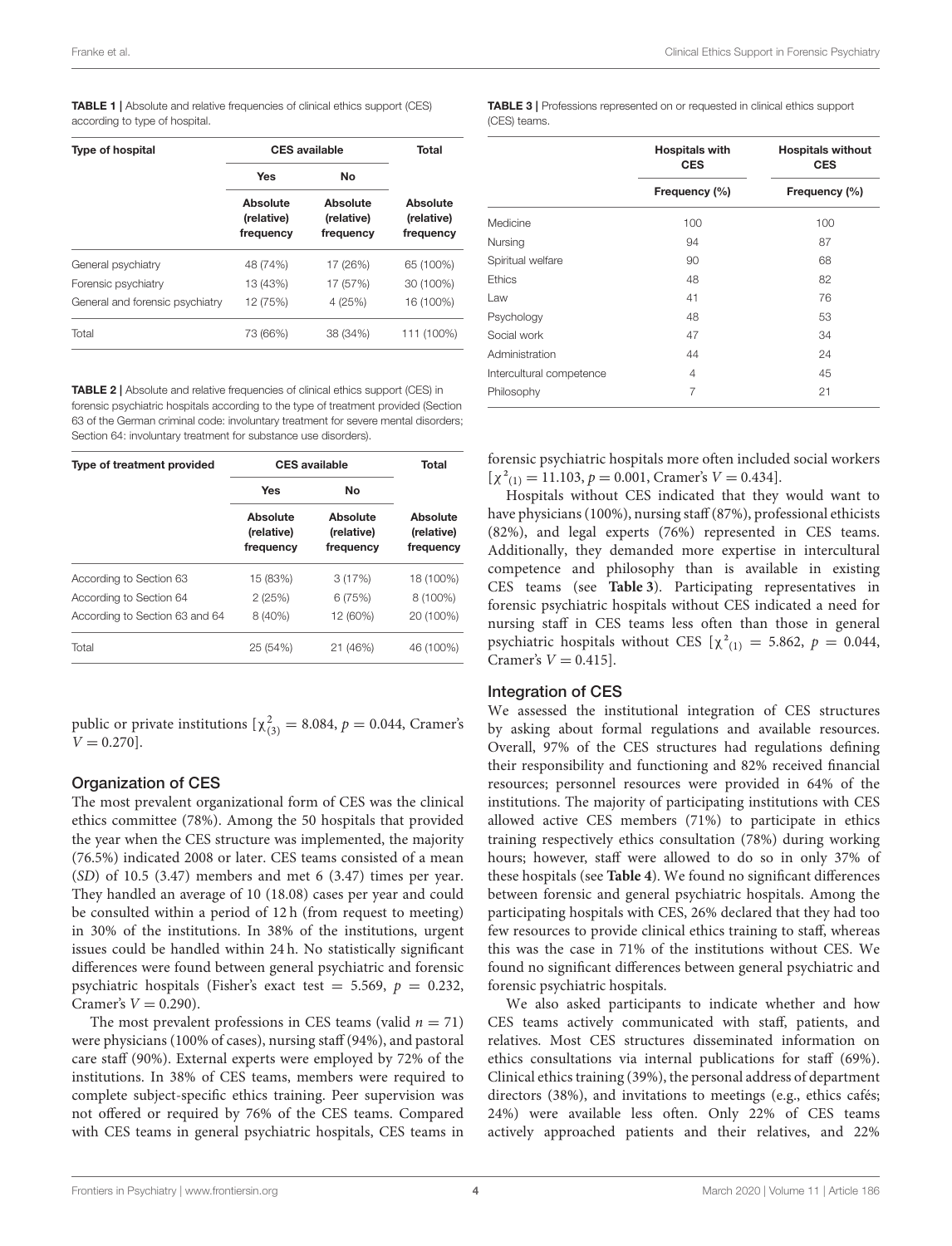<span id="page-4-0"></span>

|  |  |  |  | TABLE 4   Institutional integration of clinical ethics support (CES) structures. |  |
|--|--|--|--|----------------------------------------------------------------------------------|--|
|--|--|--|--|----------------------------------------------------------------------------------|--|

|                                                                                          | Frequency (%) |
|------------------------------------------------------------------------------------------|---------------|
| Regulations clarify the assignment and operating<br>principles                           | 97            |
| The institution provides financial resources (e.g., for<br>further training in ethics)   | 82            |
| Members may engage in ethics consultation during<br>working hours                        | 78            |
| Ethics consultation is well known and accessible in<br>the institution                   | 75            |
| Members may engage in ethics training during<br>working hours                            | 71            |
| The institution provides personnel resources (e.g.,<br>administration or office support) | 64            |
| Ethics consultation is closely connected to the<br>medical director                      | 57            |
| The institution's staff may engage in ethics<br>consultation during working hours        | 37            |

<span id="page-4-1"></span>**TABLE 5 | Absolute and relative frequencies of types of clinical ethics support** requested according to the size of the institution.

|                                      |                                     | <b>Bed count</b>                    |                                     |
|--------------------------------------|-------------------------------------|-------------------------------------|-------------------------------------|
|                                      | ~100                                | 101-300                             | >301                                |
|                                      | Absolute<br>(relative)<br>frequency | Absolute<br>(relative)<br>frequency | Absolute<br>(relative)<br>frequency |
| Prospective ethics<br>consultation   | 12 (71%)                            | 27 (71%)                            | 13 (72%)                            |
| Retrospective ethics<br>consultation | 15 (88%)                            | 30 (79%)                            | 14 (78%)                            |
| General ethical decision<br>making   | 7 (41%)                             | 21 (55%)                            | 11 (61%)                            |
| Developing clinical guidelines       | 7 (41%)                             | 23 (61%)                            | 12 (67%)                            |
| Providing training in ethics         | 5(29%)                              | 25 (66%)                            | $9(50\%)$                           |
| Counseling for hospital<br>directors | 8 (47%)                             | 19 (50%)                            | 8 (44%)                             |
| Clinical research                    | 0                                   | 1 (3%)                              | 2(11%)                              |

did not actively disseminate any information. There was no significant difference between general psychiatric and forensic psychiatric institutions.

### Requests and Cases Hospitals With CES

The majority of the requests for support from CES teams involved individual prospective (71%) and retrospective (81%) ethics consultations. Additional requests concerned general ethical decision making (53%), developing clinical guidelines (58%), providing training in ethics (53%), and counseling for hospital directors (48%). Only a few CES teams also engaged in issues related to clinical research (4%). We found no significant differences between general psychiatric and forensic psychiatric hospitals; however, we did find differences between

<span id="page-4-2"></span>TABLE 6 | Absolute and relative frequencies of types of clinical ethics support requested according to the type of the institution.

|                                       | Organizational type of hospital     |                                     |                                     |                                     |
|---------------------------------------|-------------------------------------|-------------------------------------|-------------------------------------|-------------------------------------|
|                                       | <b>Public</b>                       | <b>Private</b>                      | Non-profit                          | <b>University</b>                   |
|                                       | Absolute<br>(relative)<br>frequency | Absolute<br>(relative)<br>frequency | Absolute<br>(relative)<br>frequency | Absolute<br>(relative)<br>frequency |
| Prospective ethics<br>consultation    | 31 (84%)                            | 8 (62%)                             | 7 (64%)                             | 6 (50%)                             |
| Retrospective ethics<br>consultation  | 33 (89%)                            | 10 (77%)                            | 8 (73%)                             | 8 (67%)                             |
| General ethical<br>decision making    | 18 (49%)                            | 8 (62%)                             | 10 (91%)                            | 3(25%)                              |
| Development of<br>clinical guidelines | 24 (65%)                            | 8 (62%)                             | 8 (73%)                             | 2(17%)                              |
| Providing training<br>in ethics       | 20 (54%)                            | 8 (62%)                             | 8 (73%)                             | 3(25%)                              |
| Counseling for<br>hospital directors  | 20 (54%)                            | 5 (39%)                             | 8 (73%)                             | 2(17%)                              |
| Clinical research                     | 0                                   | Ω                                   | 1 (9%)                              | 2(17%)                              |

institutions of different sizes and types. Institutions with <100 beds requested training in ethics less often than larger institutions  $[\chi^2_{(2)} = 6.359, p = 0.046,$  Cramer's  $V = 0.295$ , see **[Table 5](#page-4-1)**], and non-profit institutions requested advice in general ethical decision making more often than public, private, or university hospitals  $[\chi^2_{(3)} = 10.791, p = 0.012,$  Cramer's  $V = 0.384$ . Compared with public, private, or non-profit institutions, university hospitals asked less often that clinical guidelines be developed  $[\chi^2_{(3)} = 10.141, p = 0.016,$  Cramer's  $V = 0.373$ ] and sought advice concerning research in the field of clinical ethics more often  $[\chi^2_{(3)} = 7.637, p = 0.045,$  Cramer's  $V = 0.323$ , see **[Table 6](#page-4-2)**].

The ethical conflicts most frequently dealt with related to termination of treatment procedures  $(M | SD) = 2.52$ [0.92]), advance directives  $(M$  [SD] = 2.44 [0.86]), coercive measures (medication:  $M$  [SD] = 2.35 [0.84]; physical restraint  $(M [SD] = 2.18 [0.85])$ ; seclusion  $(M [SD] = 1.81 [0.79])$ ; and [attempted] suicide  $(M \text{ } [SD] = 2.03 \text{ } [0.93])$ ; the issues least frequently dealt with were non-indicated interventions  $(M = 1.50$  [0.71]), data protection  $(M \text{ [SD]} = 1.48 \text{ [0.64]}),$ diagnosis evaluation  $(M \text{ [SD]} = 1.46 \text{ [0.64]}),$  and pregnancy termination  $(M \text{ } [SD] = 1.40 \text{ } [0.61]$ ). In forensic psychiatry, participants indicated significantly more cases regarding seclusion ( $Z = -2.189$ ,  $p = 0.029$ , Cohen's  $d = 0.631$ ) and professional/lawful conduct ( $Z = -2.060$ ,  $p = 0.039$ , Cohen's  $d = 0.573$ ) than in general psychiatry (see **[Table 7](#page-5-0)**).

We also asked participants to indicate the estimated frequency of consultation requests according to the professional background of the person making the request; responses were provided on a 4-point Likert scale ranging from  $1$  (= not yet) to  $4$  (= very often). CES was requested most often by nursing management  $(M | SD| = 2.34 | 0.96]$ , nursing staff  $(M \text{ } [SD] = 2.33 \text{ } [0.93])$ , and chief or head physicians/medical directors (*M* [*SD*] = 2.16 [0.96]). Requests from patients (*M*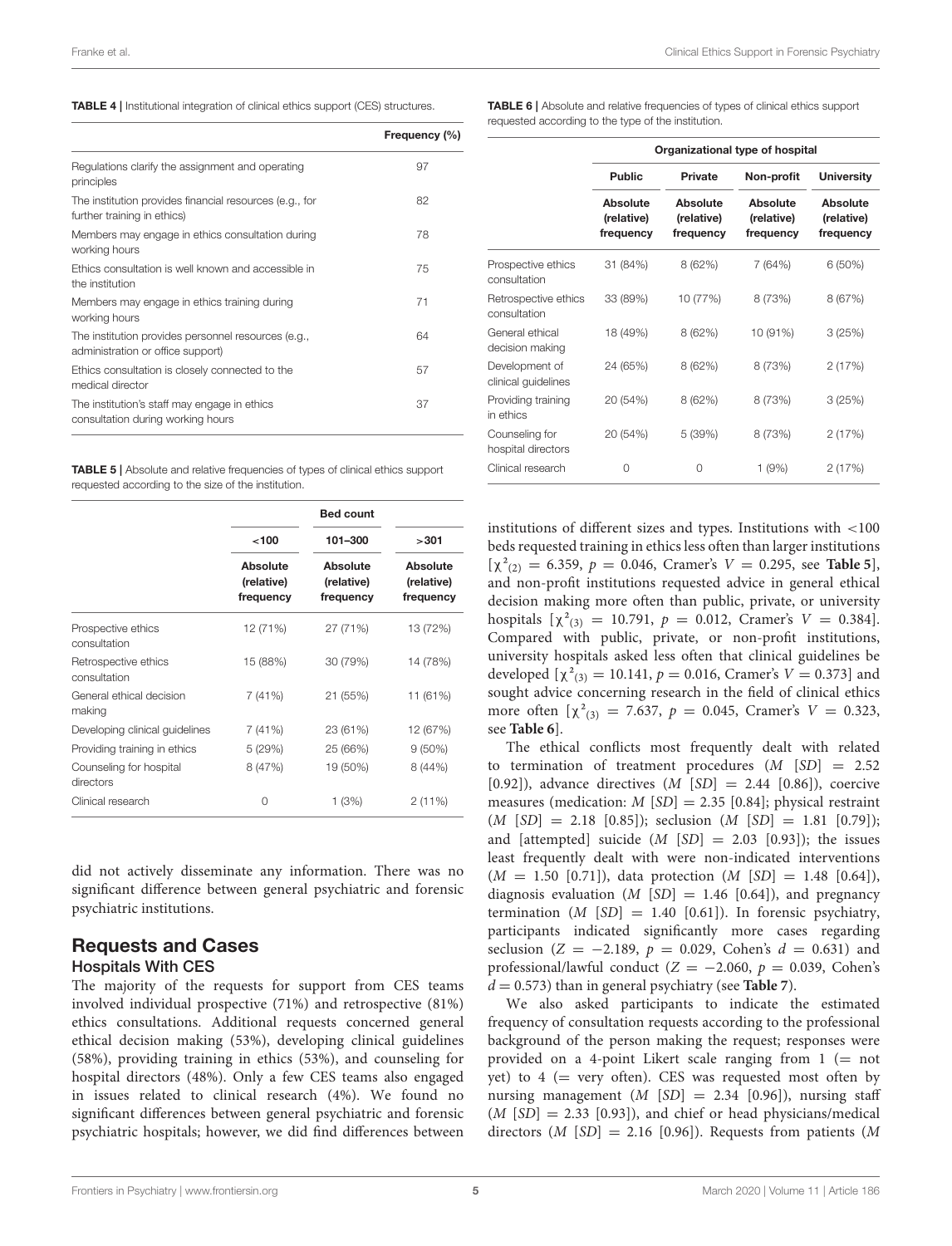<span id="page-5-0"></span>

| <b>TABLE 7</b>   Mean (SD) frequency of specific ethical issues dealt with by clinical |
|----------------------------------------------------------------------------------------|
| ethics support (CES) teams (1 = never; 2 = rarely; 3 = often).                         |

|                                                 | General<br>psychiatry | Forensic<br>psychiatry |
|-------------------------------------------------|-----------------------|------------------------|
|                                                 | M (SD)                | M (SD)                 |
| Coercive medication                             | 2.28(0.84)            | 2.67(0.89)             |
| Advance directives                              | 2.36(0.91)            | 2.50(0.90)             |
| Physical restraint                              | 2.11(0.81)            | 2.50(1.00)             |
| Treatment discontinuation                       | 2.64(0.91)            | 2.36(1.21)             |
| Lawful and professional behavior                | 1.84(0.80)            | 2.36(0.67)             |
| Seclusion                                       | 1.71(0.71)            | 2.36(0.92)             |
| Conflicting values within team                  | 2.04(0.93)            | 2.18(0.98)             |
| Artificial nutrition                            | 2.23(0.84)            | 2.09(1.14)             |
| Conflicts with patients' relatives              | 2.00(0.88)            | 2.09(0.83)             |
| Conflicts between patients and staff            | 1.80(0.84)            | 2.00(0.77)             |
| Suicide and attempted suicide                   | 2.09(1.03)            | 1.91(0.67)             |
| Emergencies                                     | 2.05(0.87)            | 1.91(0.90)             |
| Confidentiality                                 | 1.62(0.72)            | 1.92(0.67)             |
| Intercultural issues                            | 1.74(0.66)            | 1.90(0.99)             |
| Data protection                                 | 1.48(0.69)            | 1.72(0.47)             |
| Risk assessment                                 | 1.98(0.95)            | 1.70 (0.82)            |
| Dealing with cognitively challenged<br>patients | 1.88(0.91)            | 1.70 (0.48)            |
| Research with patients and their data           | 1.61(1.05)            | 1.70 (0.95)            |
| Conflicts between staff                         | 1.73(0.81)            | 1.58(0.79)             |
| Indication for surgery                          | 1.58(0.76)            | 1.55(0.69)             |
| Economic interests                              | 1.56(0.70)            | 1.50(0.85)             |
| Wish-fulfilling medicine                        | 1.57(0.77)            | 1.50(0.71)             |
| Diagnostic assessment                           | 1.44(0.66)            | 1.40(0.52)             |
| Pregnancy discontinuation                       | 1.45(0.67)            | 1.25(0.46)             |

 $[SD] = 1.84$  [0.78]) and their relatives  $(M [SD] = 1.79$  [0.82]) were considerably rarer. Compared with general psychiatric hospitals, in forensic psychiatric hospitals CES teams were approached more often by hospital directors ( $Z = -2.470$ ,  $p = 0.014$ , Cohen's  $d = 0.706$  and heads of departments  $(Z = -2.062, p = 0.039, \text{Cohen's } d = 0.568).$ 

### Hospitals Without CES

Participating institutions without CES were asked to estimate for which ethical conflicts they would potentially require CES. These hospitals indicated needs for retrospective ethics consultation (82%), individual ethical decision making (72%), prospective ethics consultation (60%), development of clinical ethics guidelines (50%), counseling advice for the medical director (47%), training in clinical ethics (34%), and ethics advice for clinical research (18%). Compared with the institutions with CES, the indicated need was significantly higher for retrospective ethics consultation ( $Z = -2.67$ ,  $p = 0.012$ , Cohen's  $d = 0.524$ ), counseling advice for the medical director ( $Z = -2.74$ ,  $p = 0.010$ , Cohen's  $d = 0.539$ ), and development of clinical ethics guidelines  $(Z = -3.36, p = 0.001, \text{Cohen's } d = 0.673).$ 

Concerning specific ethical conflicts, general (non–casespecific) value conflicts within the care team  $(M [SD] = 2.26$ 

[0.76]), conflicts between physicians, therapists, and nursing professionals  $(M | SD| = 2.19 | 0.71|)$ , conflicts between the care team and patients or relatives  $(M | SD| = 2.11 | 0.52)$ , risk assessment ( $M$  [SD] = 1.91 [0.71]), professional and lawful conduct (*M* [*SD*] = 2.08 [0.64]), intercultural competence (*M*  $[SD] = 2.16$  [0.69]), and clinical research on patients (M)  $[SD] = 1.91$   $[0.71]$ ) were indicated as the main needs. General psychiatric hospitals stated having a significantly higher need for CES regarding physical restraint  $(Z = -2.376, p = 0.018, \text{Cohen's})$  $d = 0.926$ ), advance directives (Z = −2.688, p = 0.007, Cohen's  $d = 1.080$ , and pregnancy termination ( $Z = -3.598$ ,  $p < 0.001$ , Cohen's  $d = 1.743$ ). Forensic psychiatric hospitals without CES required ethics support regarding clinical research more often than general psychiatric hospitals ( $Z = -2.438$ ,  $p = 0.015$ , Cohen's  $d = 0.994$ ).

# **DISCUSSION**

Various forms of CES have been established over the last two decades to promote ethical reflection and professional ethical conduct in health care and—with a certain delay—in mental health care. With this study, we aimed to examine and compare CES structures in general psychiatric and forensic psychiatric hospitals in Germany. To find out whether there are substantial differences in the availability, responsibility, and requirements of CES, we performed a nationwide interview study.

Although two thirds of the participating general and forensicpsychiatric hospitals declared that they had access to CES, one of our main findings was a noticeable difference in the availability of CES between forensic and general psychiatry, i.e., forensic psychiatric hospitals reported having less access to CES than general psychiatric hospitals. However, the rate of 43% found in this survey for the whole of Germany is slightly higher than the rate of 29% found by Gather et al. [\(15\)](#page-7-13) for the district of North Rhine-Westphalia, which might indicate that clinical ethics is developing but still not well established in forensic psychiatry. Moreover, we found a substantial difference in the availability of CES between forensic psychiatric hospitals that offer treatment according to Section 63 (83%) and those treating patients according to Section 64 (25%). The low rate of CES in the latter types of hospitals was surprising because we assumed that although these hospitals might have different ethical conflicts, they would not have fewer. This discrepancy might be explained by the characteristics of the two populations (severe mental disorder vs. substance use disorder, often with comorbid personality disorder) and differences in the treatment itself (duration, termination). Thus, patients detained according to Section 63 have a lot in common with general psychiatric patients, resulting in comparable ethical conflicts, especially regarding the use of coercive measures. In contrast, patients detained according to Section 64 rather display features of prison populations than of psychiatric inpatients; in these settings, implicit coercion might be more prevalent than explicit coercion, meaning that ethical conflicts may be overlooked. Another reason for the discrepancy might be the misconception that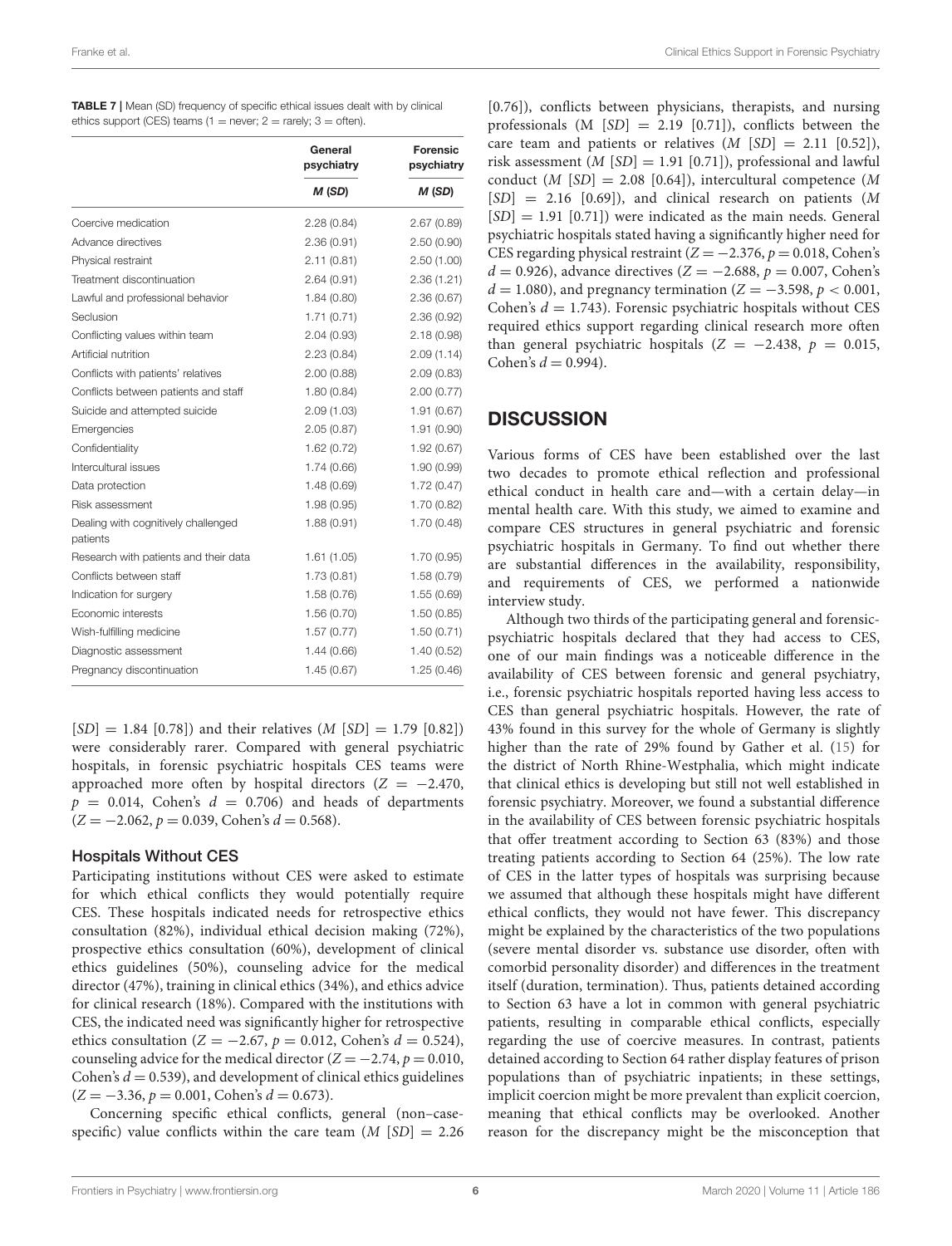patients detained according to Section 64 are not a vulnerable group or do not require the same standards of ethical conduct as patients with severe mental disorders. Unfortunately, because of the relatively low response rate of hospitals providing treatment according to Section 64 we were unable to analyze their subjective clinical ethics needs separately.

The overall availability of CES did not depend on the size of the hospital, but on the organizational structure, i.e., nonprofit and university hospitals were more likely to have access to CES. Possible explanations for this finding might be the longer history of clinical ethics and specific organizational value systems in some types of hospital, for instance church-operated ones, and the distribution of financial resources within the organization. The most prevalent organizational form of CES was the clinical ethics committee with multidisciplinary members, mainly with medical backgrounds. Surprisingly, specific training for the team members was required in less than 40% of the clinical ethics teams and regular peer supervision was rather rare. Over two thirds of the clinical ethics teams were able to offer consultations within 24 h, which was surprising because most of the ethical conflicts in psychiatry are not as acute as in somatic medicine.

Regarding the organizational structure and institutional implementation of CES, we found no significant differences between general psychiatric and forensic psychiatric hospitals. Remarkably, only 37% of the participating hospitals allowed staff to take part in ethics consultations during working hours, which might have a negative effect on accessibility and acceptance of ethical case consultation in teams. CES in forensic psychiatric hospitals seems to be structured in a slightly more hierarchical way and focused on the profession of medicine. The majority of CES requests in forensic-psychiatric hospitals were made by the medical director's office. In accordance with this observation, forensic psychiatric hospitals without CES expressed less need for nursing professionals in ethics consultation teams.

In general, requests for ethics consultation were heterogeneous and no specific issues were significantly prominent. In both general and forensic psychiatry, the most frequent requests concerned coercive medication, advance directives, discontinuation of treatment, and physical restraint. The high frequency of requests regarding coercive medication and physical restraint might be interpreted as a consequence of the restrictive laws in Germany concerning forced medication in forensic and general psychiatry. According to the literature, however, coercive measures in general are among the most prominent moral conflicts handled in psychiatric ethics consultations [\(8,](#page-7-7) [11,](#page-7-9) [19\)](#page-7-16). Requests for ethics consultation on seclusion and ethical/lawful conduct were more common in forensic psychiatry. The above mentioned legal context might explain why ethics consultation is often requested for seclusion: Patients tend to be secluded for a significantly longer time because they can neither be treated on the ward without posing a risk to themselves or others nor receive medication against their will [\(13\)](#page-7-11). The higher number of requests regarding ethical/lawful conduct probably reflects an increased awareness of the restriction of autonomy or individual rights of patients in long-term treatment settings. It might also reflect moral and professional uncertainty among staff as to how to act correctly within the given legal, ethical, and professional boundaries in forensic psychiatric treatment. We additionally found that the focus of ethics consultations differs with respect to the size and organization of the hospital: Smaller hospitals requested clinical ethics training less often, non-profit institutions asked for advice on general ethical decision making more often, and university hospitals sought counseling regarding research more often.

Hospitals that did not yet have access to ethics structures expressed a need for professional diversity, e.g., the involvement of intercultural competence and philosophy. This might be interpreted in the context of an increasing number of patients with a migration background, especially among people in detention in forensic psychiatry according to Section 64 [\(20\)](#page-7-17). Furthermore, hospitals without available CES structures more often indicated that they would require ethics support in moral value conflicts between team members, between people from different professions, and with relatives. This finding underlines the important role of CES in moral case deliberation in mental health care [\(8\)](#page-7-7). Further support for the benefit and effectiveness of CES comes from the finding that only 26% of hospitals with active CES requested further resources for training in clinical ethics, whereas 71% of the hospitals without access to CES did.

Even though our results support the view of CES as a helpful instrument for professionals and teams, one should note that patients and their relatives are currently largely uninvolved in CES. Even if information about CES is distributed to the public, inpatients or relatives seem to rarely be able to address the ethics committee themselves. Opening up CES for requests from patients and their relatives, or involving them more actively in case consultations, might support their autonomy, promote recovery and improve decision-making processes.

Although we obtained a broad range of information on CES in German forensic psychiatric institutions, our study has several limitations. First, although the overall response rate of 36% corresponds with those of comparable studies [\(7\)](#page-7-6), it cannot be considered as being representative. Ethics might not play a significant role in non-responding hospitals; consequently, they would not participate in a survey assessing ethics support. Thus, a sample selection bias cannot be excluded. Because we obtained a significantly higher rate of responses (66%) from the forensic-psychiatric hospitals, the representativeness of the data regarding this sub-sample can be considered to be slightly better. Furthermore, switching from the e-mail to the paperpencil version of the questionnaire meant that we were no longer able to ensure that participants answered the survey completely. As a consequence, we received paper questionnaires with missing data. Additionally, we were not able to examine in more detail hospitals treating offenders according to Section 64 of the criminal code. Because of the low availability of CES in this field of forensic psychiatry, it would be of further interest to explore potential institutional or personal obstacles to its implementation. Last, our results can only provide a first overview on ethics in forensic psychiatry. We did not specifically ask about methodological issues of CES or the handling of cases in detail (such as ethical reasoning for or against specific treatment measures).